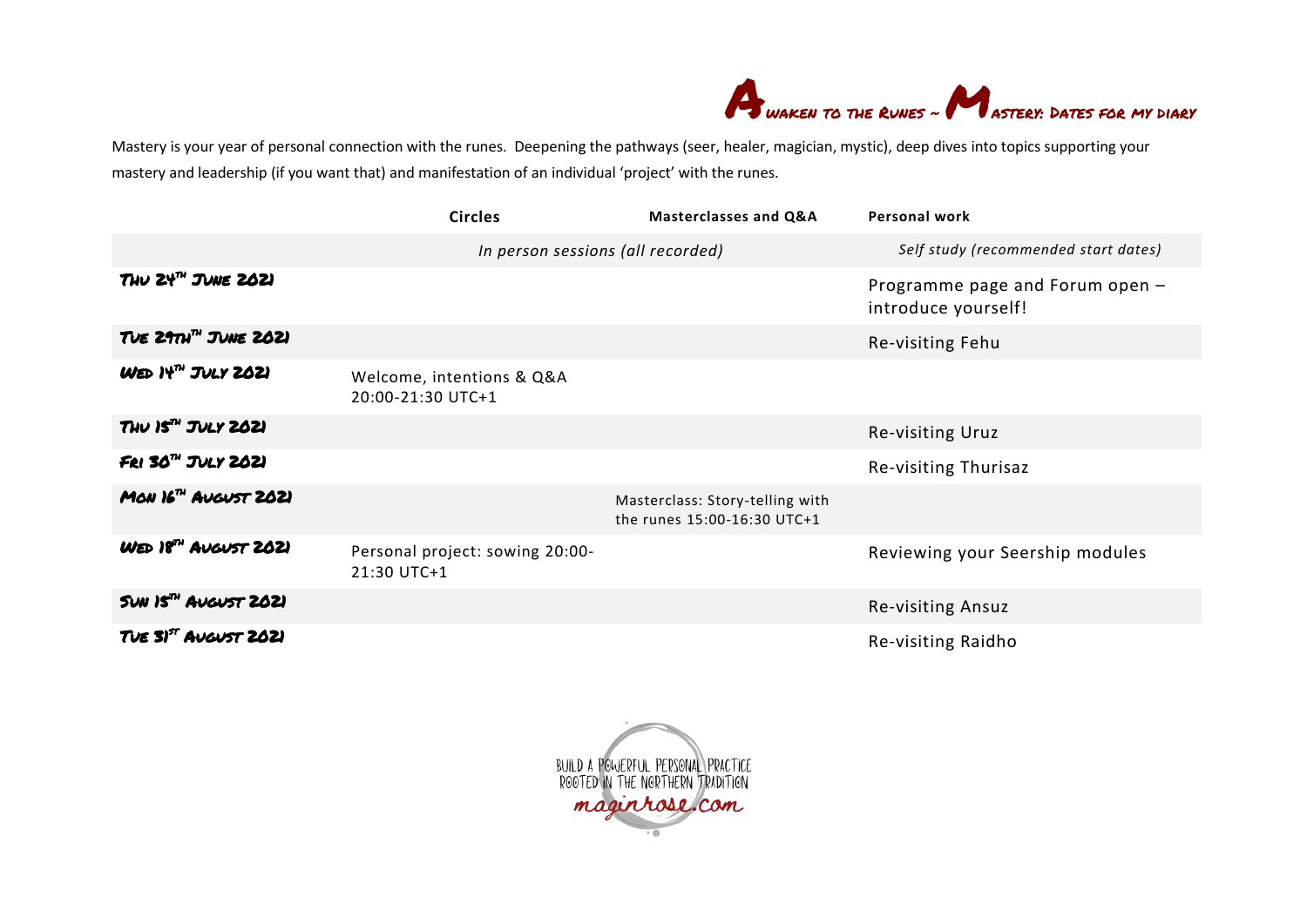

| WED 8 <sup>74</sup> SEPTEMBER 2021           | Path of the Seer: 20:00-21:30<br>$UTC+1$   |                                                              | Reviewing your Healing modules |
|----------------------------------------------|--------------------------------------------|--------------------------------------------------------------|--------------------------------|
| MON 13 <sup>74</sup> SEPTEMBER               |                                            | Q&A call 15:00-16:00 UTC+1                                   |                                |
| WED 15 <sup>74</sup> SEPTEMBER 2021          |                                            |                                                              | Re-visiting Kenaz              |
| THU 30 <sup>74</sup> SEPTEMBER 2021          |                                            |                                                              | Re-visiting Gebo               |
| MON $11^m$ OCTOBER 2021                      |                                            | Masterclass: professional rune<br>readings 15:00-16:30 UTC+1 |                                |
| $W \epsilon D$ 13 <sup>74</sup> OCTOBER 2021 | Path of the Healer: 20:00-21:30<br>$UTC+1$ |                                                              | Reviewing your magics modules  |
| FRI 15 <sup>74</sup> OCTOBER 2021            |                                            |                                                              | Re-visiting Wunjo              |
| SUN SI <sup>ST</sup> OCTOBER 2021            |                                            |                                                              | Re-visiting Hagalaz            |
| MON $I5T$ NOVEMBER 2021                      |                                            | Q&A call 15:00-16:00 UTC                                     |                                |
| SUN IT" NOVEMBER 2021                        |                                            | Nauthiz                                                      | Re-visiting Nauthiz            |
| WEDS 17 <sup>74</sup> NOVEMBER 2021          | Path of the Magician 20:00-<br>21:30 UTC   |                                                              | Reviewing your mystic modules  |
| MON $29^{71}$ NOVEMBER 2021                  |                                            |                                                              | Re-visiting Isa                |
| $MOM 67H$ DECEMBER 2021                      |                                            | Masterclass: leading circles<br>15:00-16:30 UTC+1            |                                |

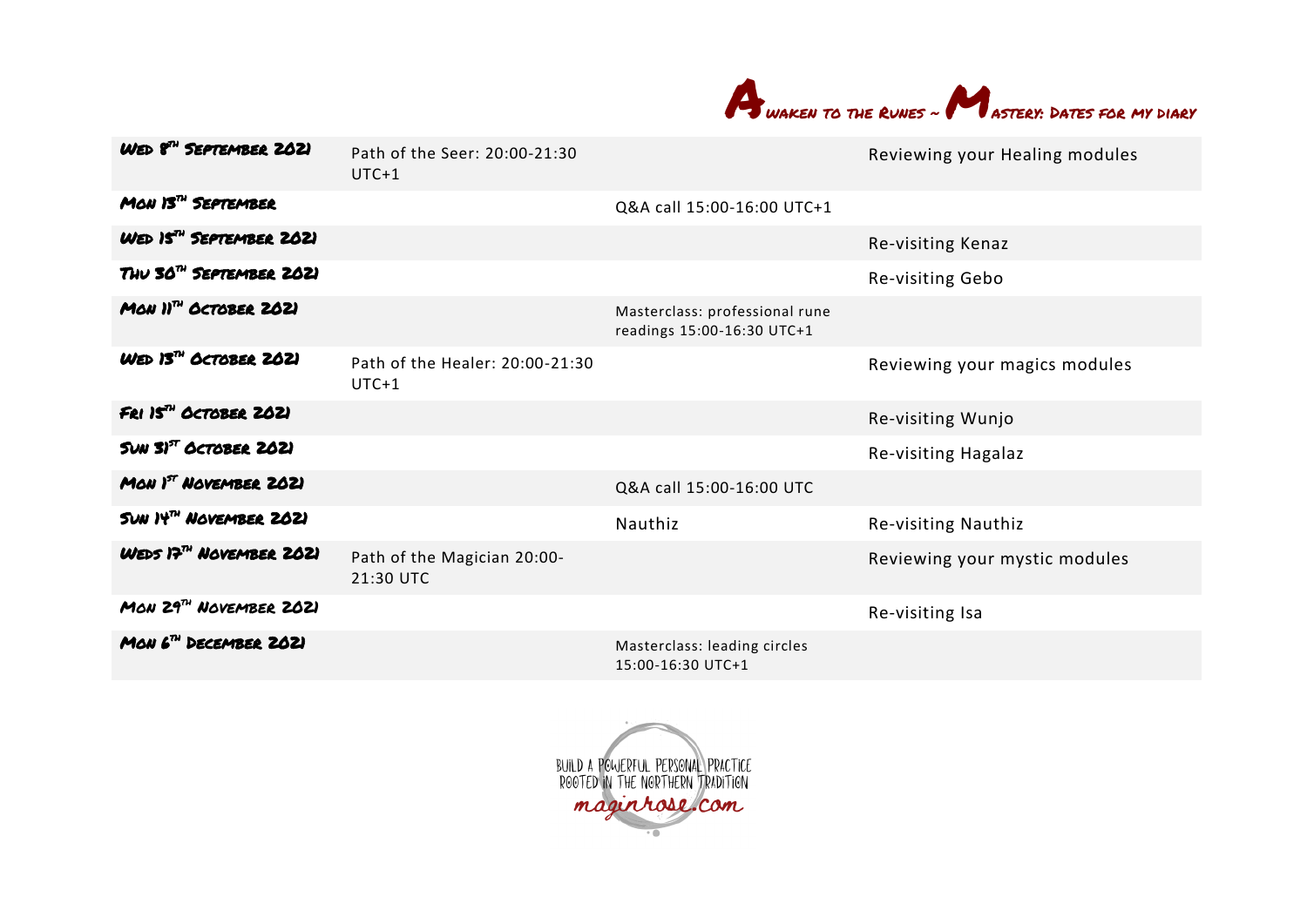

| WEDS 8TH DECEMBER 2021                 | Path of the Mystic 20:00-21:30<br><b>UTC</b>  |                                               |                     |
|----------------------------------------|-----------------------------------------------|-----------------------------------------------|---------------------|
| TUE $H^m$ DECEMBER 2021                |                                               |                                               | Re-visiting Jera    |
| WED 29 <sup>74</sup> DECEMBER 2021     |                                               |                                               | Re-visiting Eihwaz  |
| THUR 13 <sup>74</sup> JANUARY 2022     |                                               |                                               | Re-visiting Perthro |
| WED 12 <sup>74</sup> JANUARY 2022      | Personal project - tending<br>20:00-21:30 UTC |                                               |                     |
| MON $17m$ JANVARY 2022                 |                                               | Q&A call 15:00-16:00 UTC                      |                     |
| THU $27^m$ JANUARY 2022                |                                               |                                               | Re-visiting Algiz   |
| $FRI$ $I^m$ FEBRUARY 2022              |                                               |                                               | Re-visiting Sowilo  |
| $M\omega V$ <sup>2</sup> FEBRUARY 2022 |                                               | Masterclass: runes and art<br>15:00-16:30 UTC |                     |
| WED $9^{7H}$ FEBRUARY 2022             | Path of the Seer: 20:00-21:30<br><b>UTC</b>   |                                               |                     |
| <b>WED 26TH FEBRUARY 2022</b>          |                                               |                                               | Re-visiting Teiwaz  |
| SUN 13TH MARCH 2022                    |                                               |                                               | Re-visiting Berkano |
| MON $H^m$ MARCH 2022                   |                                               | Q&A call 15:00-16:00 UTC                      |                     |